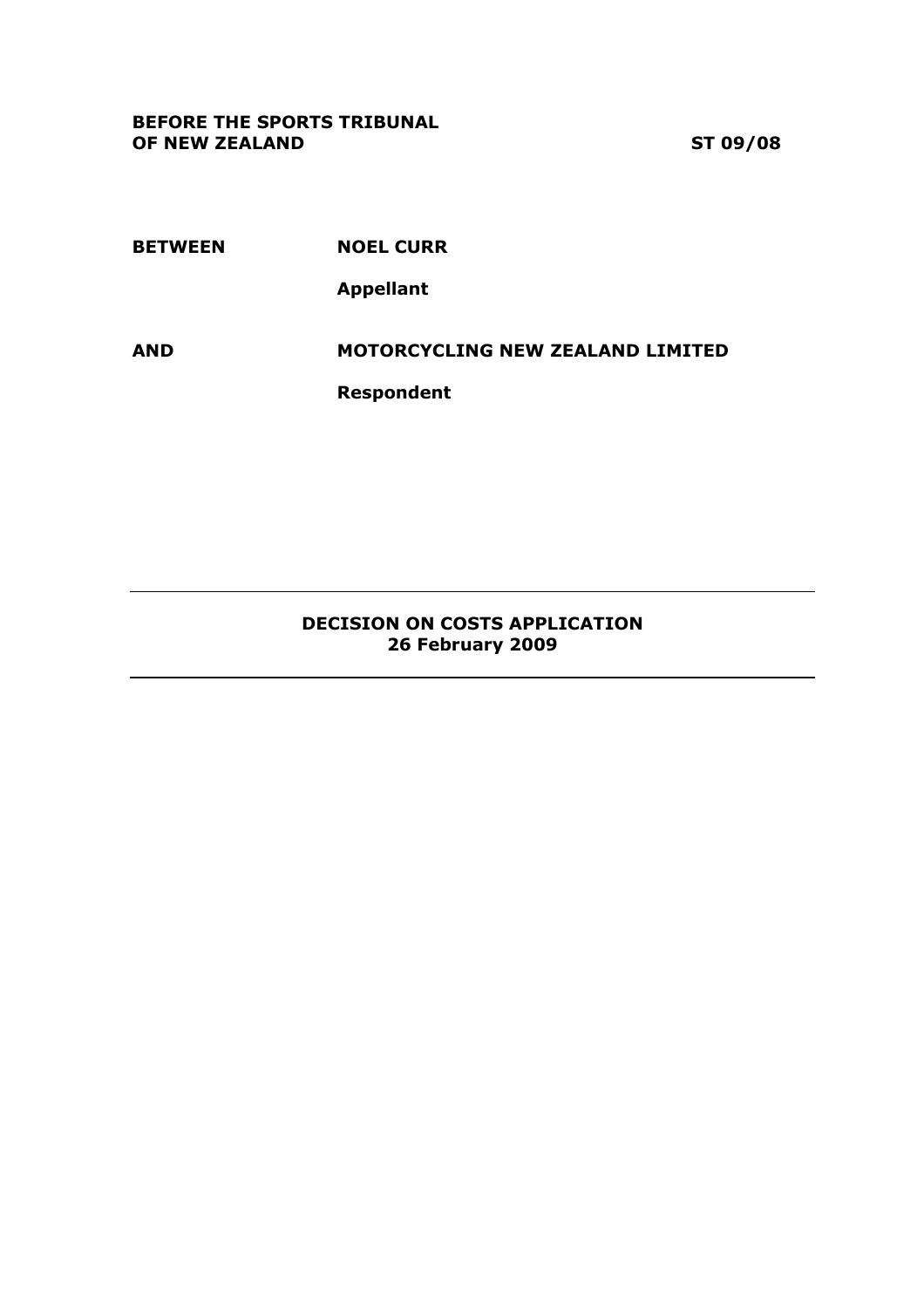- 1. The appellant appealed against a decision of the respondent's board against a period of suspension. The respondent took a jurisdictional point on which it succeeded and the appeal was struck out.
- 2. The respondent now seeks costs and suggests a sum of \$1,760. Its actual costs were \$3,500 plus GST. The respondent relied upon the normal rules applicable in High Court proceedings. This Tribunal does not operate under those rules.
- 3. The original Rules of the Tribunal provided that in respect of costs:

"The Tribunal shall usually make an order that requires each party to bear their own costs or an order imposing on a party the payment of costs limited to a symbolic amount. In exceptional circumstances, the Tribunal may make orders for payment of more substantial amounts, taking into account the outcome of the Proceeding; whether the Proceeding was without merit; the way in which the parties conducted themselves in the Proceeding; and such other factors as the Tribunal considers just".

- 4. The current Rules of the Tribunal are not so restrictive. Nevertheless, the Tribunal has not as a matter of practice departed from the intent of the original rule.
- 5. This was a case where the appellant was suspended and had a right of appeal. Because the Tribunal's jurisdiction is contractual, it does not have jurisdiction to hear matters which do not fall within the provisions of the rules of a national sports organisation. The respondent's rules required the appellant to file the appeal within a specified time and did not give this Tribunal any jurisdiction to extend that time.
- 6. The appellant filed his appeal one day late and it had to be struck out. The respondent was entitled to take the jurisdictional point. By filing the application out of time, the appellant lost his right of appeal. In the circumstances, the Tribunal, in accordance with its policy, does not see that this is an appropriate case to award costs.